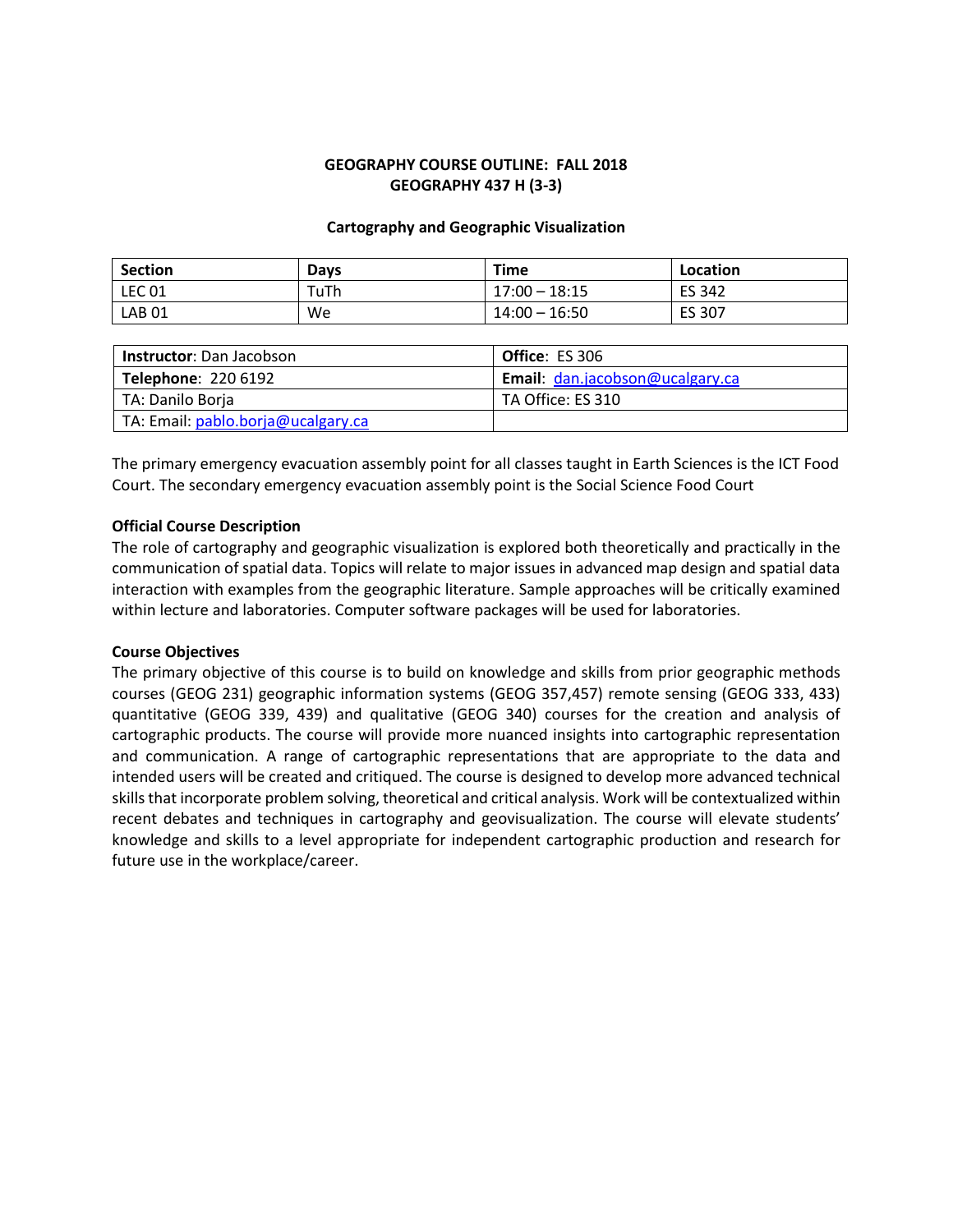## **Course Learning Outcomes**

The Department of Geography is committed to student knowledge and skill development. The table below lists the key learning outcomes for this course, the program-learning outcomes to which they contribute, and the expected level of achievement.

| <b>Course Learning Outcomes</b>                                             | $PLO(s)*$ | Level(s) $**$ |
|-----------------------------------------------------------------------------|-----------|---------------|
|                                                                             |           |               |
| Produce a cartographic product appropriate to a dataset                     | 6,7       | 2             |
| Select, analyze and evaluate appropriate graphic representation techniques  | 3,6,7     | 2,3           |
| for variable temporal, attribute and spatial scales                         |           |               |
| Assess, critique and implement principles of map design: layout, color,     | 6,7       | 2,3           |
| symbolization and typography                                                |           |               |
| Implement and analyze data considerations for cartographic processes such   | 3,6,7     | 2,3           |
| as data abstraction, generalization, classification and selection           |           |               |
| Illustrate and compare different methods, media and mechanisms for map      | 6,7       | 3             |
| production and re-production                                                |           |               |
| Create, present, discuss, interpret and debate a major cartographic product | 3,6,7,8   | 3             |
| in oral and written form that effectively analyses existing literature      |           |               |
| Deconstruct, illustrate and analyze the power, societal, philosophical and  | 4,7,8     | 3             |
| gender theories when interpreting map creation, use and evaluation          |           |               |

\*PLOs = Program Learning Outcomes: *1 = reflect and communicate diverse human-environment perspectives, 2 = identify and explain human-environment processes, 3 = implement sampling, data collection, analyses and communication methods, 4 = analyze spatial and temporal aspects of human-environment systems, 5 = employ knowledge, arguments, and methodologies for solving human-environment problems, 6 = evaluate geospatial data and manipulate it to create cartographic products, 7 = communicate geographic concepts using oral, written, graphic, and cartographic modes, and 8 = demonstrate literacy skills.*

\*\*Levels: *1 = Introductory, 2 = Intermediate, and 3 = Advanced.*

#### **Prerequisites:** Geography 231, plus one of Geography 333 or 357

#### **Learning Resources:**

There are no required texts. We will be using Desire2Learn (D2L) in this course. If you need help accessing or using D2L, please visit the Desire2Learn resource page for students: [http://elearn.ucalgary.ca/d2l](http://elearn.ucalgary.ca/d2l-)[student/. A](http://elearn.ucalgary.ca/d2l-student/)dditional readings will be posted to D2L. Recommended texts are listed later in this document.

#### **Technology Requirements and Preparation:**

This course assumes that students have a general understanding of mapping, cartography and geographic representation. Students should be familiar with manipulating data in a standard geographic information systems such as ESRIs ArcGIS or other open source software such as GRASS, QGIS or uDig. Experience with other graphic design and manipulation packages such as Adobe Illustrator is advantageous.

#### **ASSESSMENT COMPONENTS**

Students will be evaluated on (1) laboratory work; (2) the term project; and (3) incorporation of their knowledge of lecture materials into classroom participation and discussion.

**Lab Assignments**: Students will undertake a series of lab assignments designed to provide hands-on experience in cartographic design, information communication and geographic visualization. The lab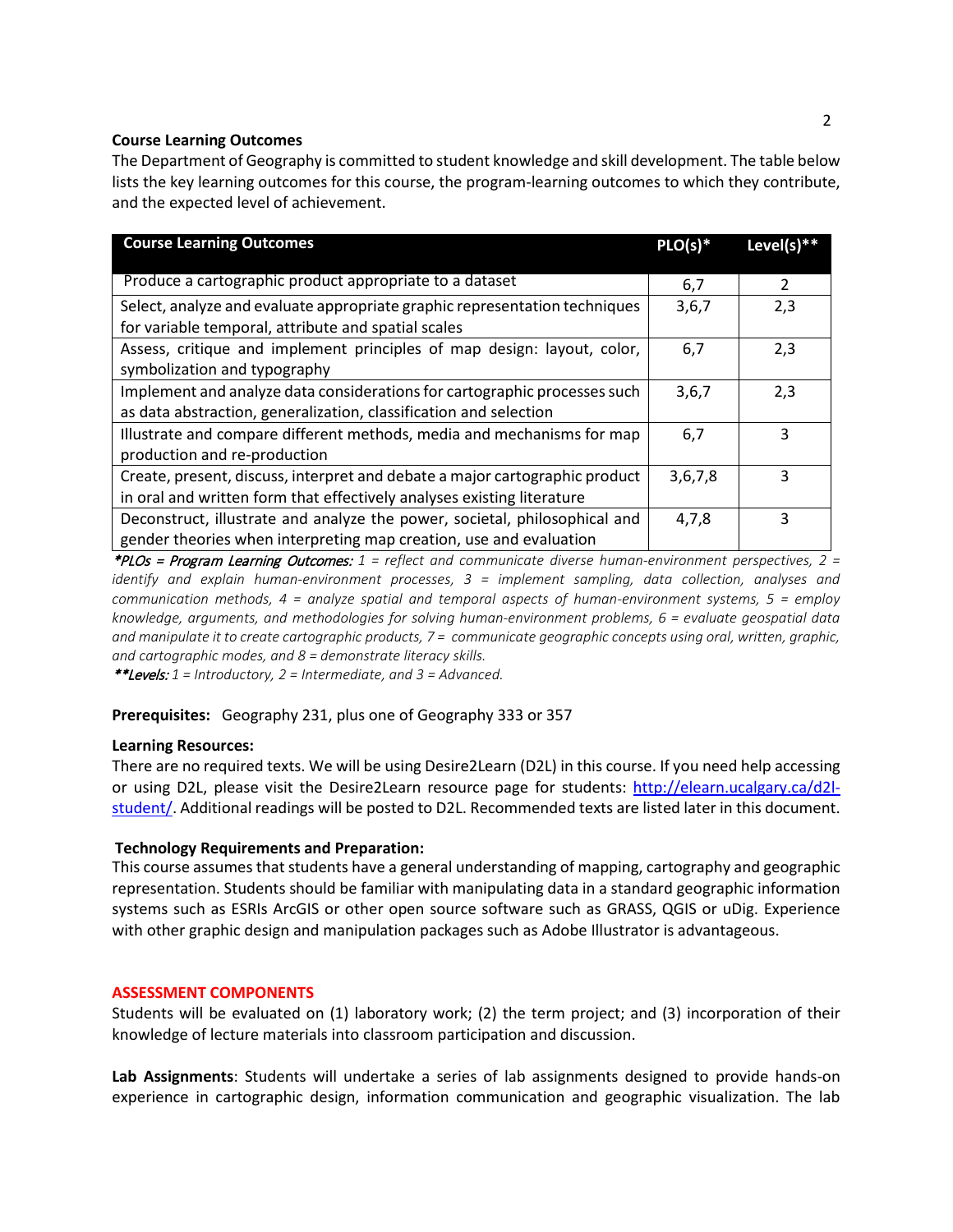assignments will explore issues of core concepts in cartographic analysis, communication, representation and geographic visualization.

**Term Project:** All students will complete a term project due on last course lecture (Thursday December 7, 2018). The goal of each project is to create a complex cartographic product. The term project is expected to demonstrate knowledge of the conceptual issues and research applications in cartography. Term project guidelines will be provided to students' mid-way through the course.

## **Grading (Weighting)**

|                      | The distribution of marks will be:                               |                             |                                          |
|----------------------|------------------------------------------------------------------|-----------------------------|------------------------------------------|
| Lab $0$ :            | An orientation to software used in the course, and lab policies. |                             |                                          |
|                      | A training and practice exercise.                                | (ungraded)                  |                                          |
| Laboratory exercises |                                                                  |                             |                                          |
| Lab 1                | Map design and layout                                            | 10%                         | due 24 Sept.                             |
| Lab <sub>2</sub>     | Working with map projections                                     | 10%                         | due 15 Oct.                              |
| Lab 3                | Thematic and multivariate mapping                                | 10%                         | due 29 Oct.                              |
| Lab 4                | Online and web mapping                                           | $20\%$ <sub>_________</sub> | due 26 Nov.                              |
|                      |                                                                  | 50%                         |                                          |
| <b>Term Project</b>  |                                                                  |                             |                                          |
| Comprised of:        |                                                                  |                             |                                          |
|                      | Initial idea                                                     |                             | due 28 Sept.                             |
|                      | <b>Written Proposal</b>                                          | 5%                          |                                          |
|                      |                                                                  | due 12 Oct.                 |                                          |
|                      | Sketch map / graphic outline                                     | 5%                          |                                          |
| due 26 Oct.          |                                                                  |                             |                                          |
|                      | Project Presentation and discussion                              | 10% 27, 29                  |                                          |
| Nov. 4, 6 Dec.       |                                                                  |                             |                                          |
|                      | Peer project feedback                                            | 10% 27, 29 Nov.             |                                          |
| 4, 6 Dec.            |                                                                  |                             |                                          |
|                      | Product & Report                                                 |                             | 20% (due last class lecture, December 6, |
| 2018)                |                                                                  |                             |                                          |
|                      |                                                                  |                             |                                          |

50%

## **Criteria That Must Be Met to Pass**

A passing grade is required in both the lab and project components to pass the course.

## **Policy regarding rounding of final grades**

To be equitable to all students in the class, your individual grade will not be "rounded" or "bumped" up, regardless of how close you are to a grade break. In short, the final grade breaks are hard breaks. This policy minimizes ambiguity and ensures the grading is as fair and clear as possible.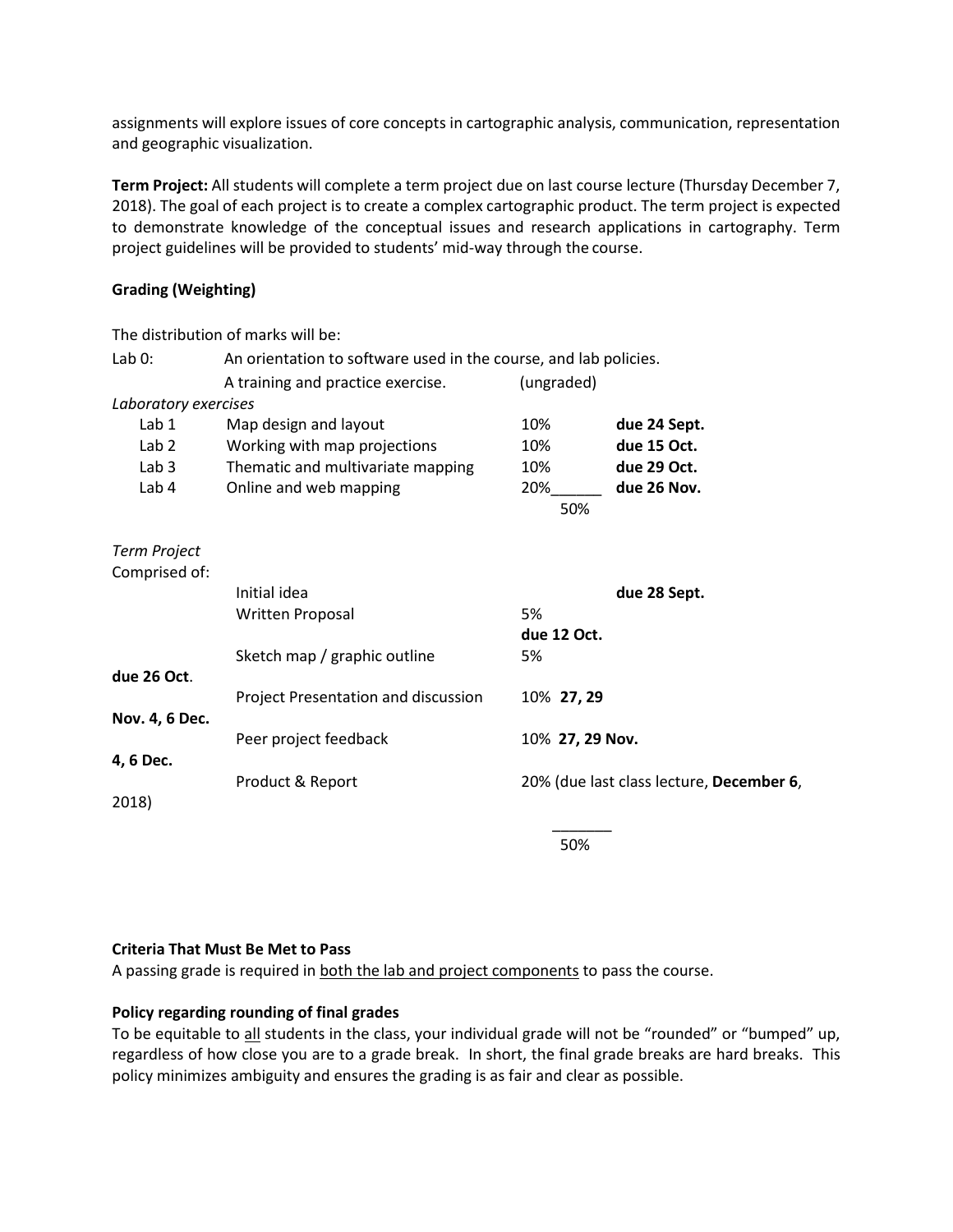## **There is no final examination for this course**

## **Grading System**

The University of Calgary Undergraduate Grading System will be used: See[: https://www.ucalgary.ca/pubs/calendar/current/f-1-1.html](https://www.ucalgary.ca/pubs/calendar/current/f-1-1.html) for more information

| $A+$         | 4.00 | 96-100    | Outstanding performance                                               |
|--------------|------|-----------|-----------------------------------------------------------------------|
| A            | 4.00 | 91-95     | <b>Excellent performance</b>                                          |
| A-           | 3.70 | 86-90     | Approaching excellent performance                                     |
| $B+$         | 3.30 | 81-85     | Exceeding good performance                                            |
| B            | 3.00 | 76-80     | Good performance                                                      |
| $B -$        | 2.70 | $71 - 75$ | Approaching good performance                                          |
| $C+$         | 2.30 | 66-70     | Exceeding satisfactory performance                                    |
| $\mathsf{C}$ | 2.00 | 61-65     | Satisfactory performance                                              |
| $C-$         | 1.70 | 56-60     | Approaching satisfactory performance.                                 |
| D+           | 1.30 |           | Marginal pass. Insufficient preparation for subsequent courses in the |
|              |      | 51-55     | same subject                                                          |
| D            | 1.00 |           | Minimal Pass. Insufficient preparation for subsequent courses in the  |
|              |      | 46-50     | same subject.                                                         |
| F            | 0.00 | $0 - 45$  | Failure. Did not meet course requirements.                            |

## **COMMUNICATING WITH YOUR INSTRUCTOR**

I will hold regular office hours during the fall semester on Wednesdays from 10 am to Noon, or you can make an appointment via email.

Email communication: All email must have GEOG 437 at the beginning of the subject line, also include a brief comment as to the nature of your email in the subject line. Without GEOG 437 in the subject line it is likely that I will miss your email in the dozens that I receive each day. Please be aware that emails will be intended to be answered within 24 to 48 hours.

#### **Regarding the formality of emails**

Consider all emails to be formal correspondence, **NOT** TWEETS or TEXT MESSAGES. At minimum, this means that you should include: (1) a greeting; (2) a message that is clearly written with complete sentences and proper punctuation; and (3) your full name and student number.

#### **ASSESSMENT EXPECTATIONS**

#### **Attendance and Participation Expectations:**

Attendance is not mandatory, but is strongly recommended. Students must be present, however, to receive marks for in class presentations and for providing feedback on peer presentations.

#### **Expectations for Writing:**

Writing skills are not exclusive to English courses and, in fact, should cross all disciplines. The University supports the belief that throughout their University careers, students should be taught how to writewell so that when they graduate their writing abilities will be far above the minimal standards required at entrance. Consistent with this belief, students are expected to do a substantial amount of writing in their University courses and, where appropriate, members of faculty can and should use writing and the grading thereof as a factor in the evaluation of student work.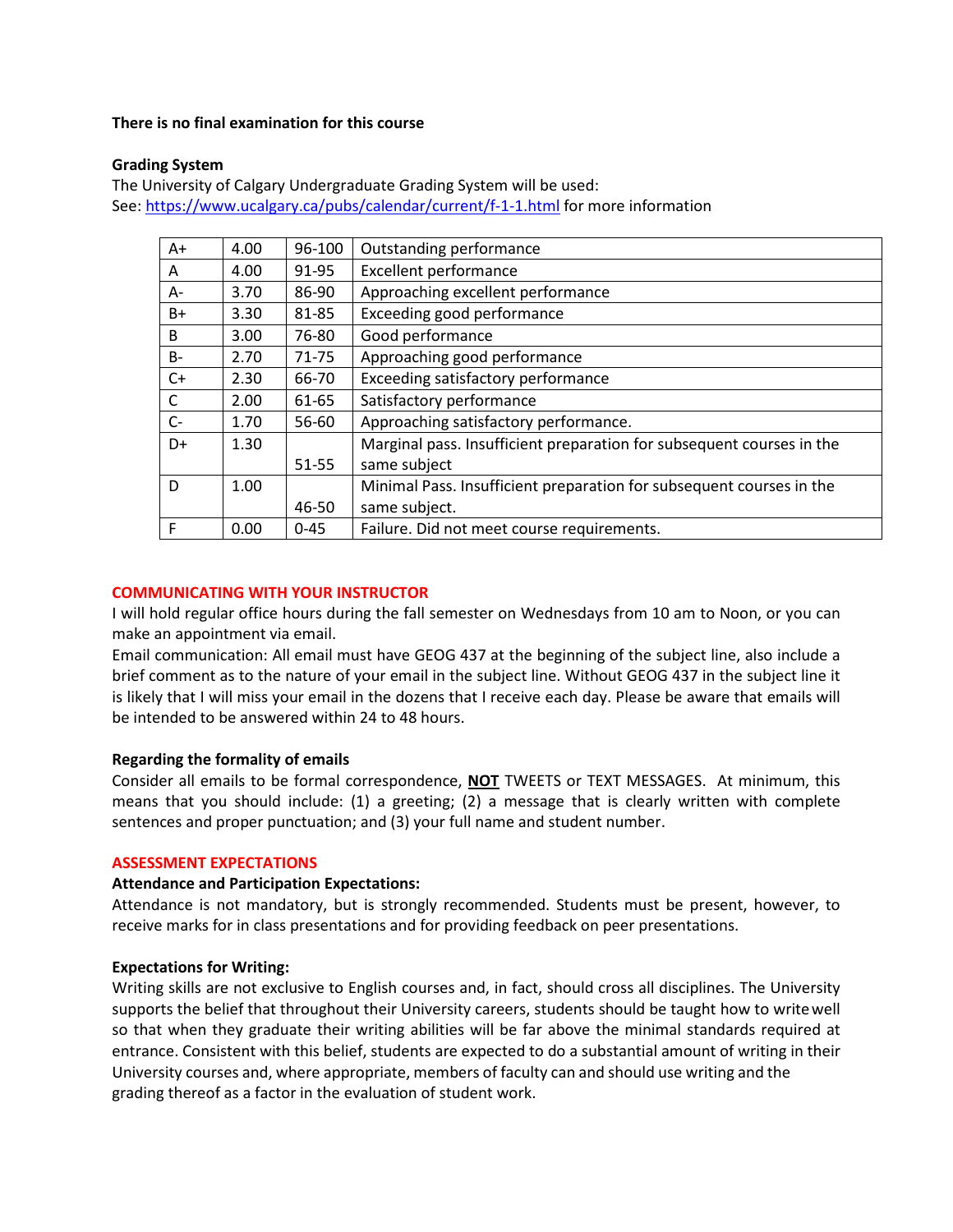The services provided by Writing Support Services can be utilized by all undergraduate and graduate students who feel they require further assistance: [www.ucalgary.ca/ssc/writing\\_support/overview.](http://www.ucalgary.ca/ssc/writing_support/overview)

## **Guidelines for Submitting Assignments:**

Assignments are due as outlined in the course schedule. Unless otherwise noted, all assignments will be submitted in a PDF format through D2L. Detailed guidelines will be posted.

## **Late Assignments Policy:**

All assignments must be submitted by the specified due date and time.

The D2L drop box will be closed at the deadline listed in the course timetable below. For students who have made arrangements for late submissions, assignments should be emailed.

The only acceptable reasons for missing an examination or assignment in this class, as listed in the Deferral of final Examinations section of the University of Calgary Calendar are "debilitating illness, severe domestic affliction, religious conviction or absence due to a faculty-approved activity". Without appropriate documentation, you will receive a zero for that portion of your grade. Late assignments will not be accepted without prior arrangements having been made, except in the case of an emergency. If an emergency arises that prevents you from completing an assignment on time, please email Dr. Jacobson as soon as possible so that arrangements can be made.

**Human subjects:** Students will NOT participate as subjects or researchers on human subjects.

## **Supplementary Fees:**

N/A

*For additional detailed course information posted by the instructor, visit the course Desire2Learn page online at <https://d2l.ucalgary.ca/d2l/home>.*

## **SUPPLEMENTAL INFORMATION**

#### **Writing across the Curriculum**

Writing skills are not exclusive to English courses and, in fact, should cross all disciplines. The university supports the belief that throughout their university careers students should be taught how to write well, so that when they graduate their writing abilities will be far above the minimal standards required at entrance. Consistent with this belief, students are expected to do a substantial amount of writing in their university courses and, where appropriate, faculty members can and should consider quality of writing as a factor in the evaluation of student work.

The services provided by Writing Support Services can be utilized by all undergraduate and graduate students who feel they require further assistance: [www.ucalgary.ca/ssc/writing\\_support/overview.](http://www.ucalgary.ca/ssc/writing_support/overview)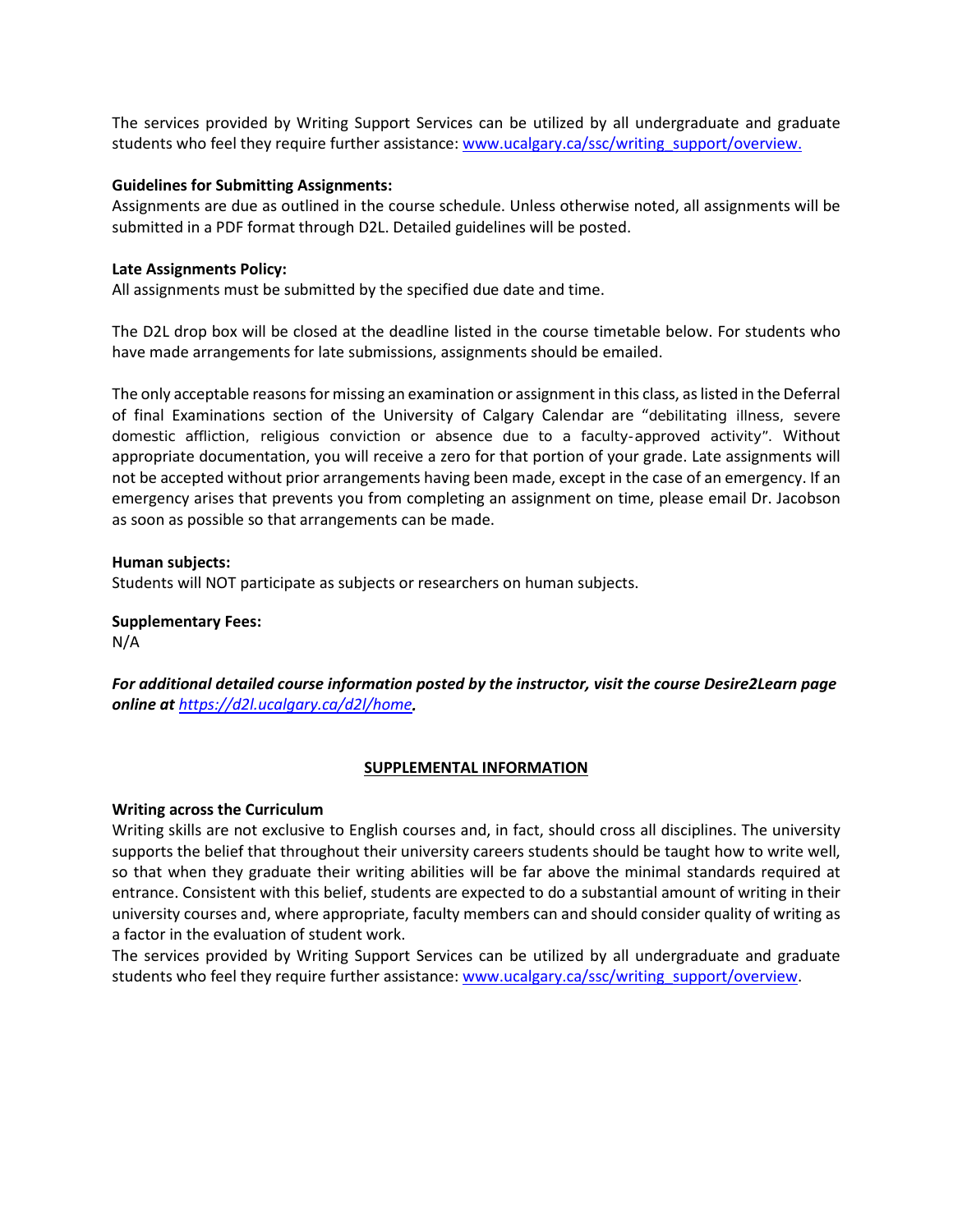#### **Academic Accommodations**

It is the student's responsibility to request academic accommodations, according to the university policies and procedures listed in the University Calendar.

The student accommodation policy can be found at: [www.ucalgary.ca/access/accommodations/policy.](http://www.ucalgary.ca/access/accommodations/policy) Students needing an accommodation because of a disability or medical condition should communicate this need to Student Accessibility Services in accordance with the Procedure for Accommodations for Students with Disabilities: [www.ucalgary.ca/policies/files/policies/student-accommodation-policy.pdf.](http://www.ucalgary.ca/policies/files/policies/student-accommodation-policy.pdf)

Students needing an accommodation based on a protected ground other than disability should communicate this need, preferably in writing, to the Department Head (email: [geograph@ucalgary.ca\)](mailto:geograph@ucalgary.ca?subject=Request%20for%20Student%20Accommodation).

#### **Principles of Conduct**

The University Calendar includes a statement on the principles of conduct expected of all members of the university community (including students, faculty, administrators, any category of staff, practicum supervisors, and volunteers), whether on or off university property. This statement applies in all situations where members of the university community are acting in their university capacities. All members of the university community have a responsibility to familiarize themselves with the principles of conduct statement, which is available at: [www.ucalgary.ca/pubs/calendar/current/k.html.](http://www.ucalgary.ca/pubs/calendar/current/k.html)

## **Plagiarism, Cheating, and Student Misconduct**

The University of Calgary is committed to the highest standards of academic integrity and honesty. Students are expected to be familiar with these standards regarding academic honesty and to uphold the policies of the University in this respect.

Academic dishonesty is not an acceptable activity at the University of Calgary, and students are **strongly advised** to read the Student Misconduct section in the University Calendar at: [www.ucalgary.ca/pubs/calendar/current/k-3.html.](http://www.ucalgary.ca/pubs/calendar/current/k-3.html) Often, students are unaware of what constitutes academic dishonesty or plagiarism. The most common are (1) presenting another student's work as your own, (2) presenting an author's work or ideas as your own without adequate citation, and (3) using work completed for another course. Such activities will not be tolerated in this course, and students suspected of academic misconduct will be dealt with according to the procedures outlined in the calendar at: [www.ucalgary.ca/pubs/calendar/current/k-5.html.](http://www.ucalgary.ca/pubs/calendar/current/k-5.html)

#### **Internet and electronic communication device information:**

Phones must be turned off during class, unless you have previously identified yourself to the instructor as a health care or law enforcement professional.

Students are welcome to use laptops and tablets in class if they are used to take notes or find information relevant to the class, and if there is *no disturbance or distraction of other students or the instructor*. This policy may be revoked at the discretion of the instructor. In some lectures laptops may not be used. Please be considerate of others and switch off all MP3 players, cell phones, etc., whenever you enter or leave the classroom. The use of any calculators will not be allowed.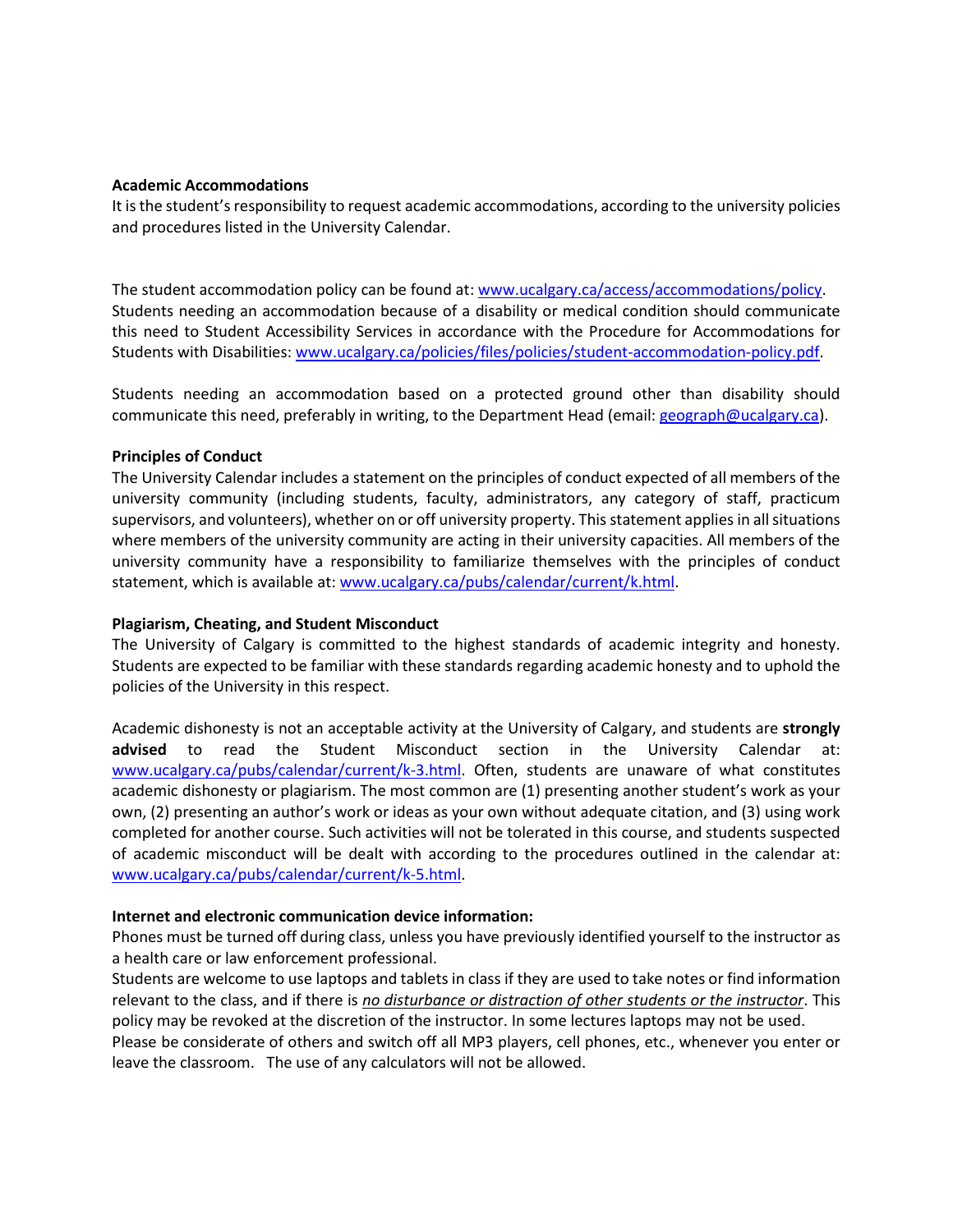## **Recording of lectures:**

Please consult the instructor prior to recording lectures.

## **Intellectual property:**

Materials created by instructors (including presentations and posted notes, labs, case studies, assignments and exams) remain the intellectual property of the instructors. These materials may not be reproduced, redistributed or copied without the explicit consent of the instructors. The posting of course materials to third-party websites such as note-sharing sites without permission is prohibited. Sharing of extracts of these course materials with other students enrolled in the course may be allowed under fair dealing.

## **Freedom of Information and Protection of Privacy**

Freedom of Information and Protection of Privacy (FOIP) legislation in Alberta disallows the practice of having students retrieve assignments from a public place, such as outside an instructor's office, the department office, etc. Term assignments will be returned to students individually, during class or during the instructor's office hours; if students are unable to pick up their assignments from the instructor, they must provide the instructor with a stamped, self-addressed envelope to be used for the return of the assignment.

## **Posting of Grades and Picking-up of Assignments**

Graded assignments will be returned by the instructor or teaching assistant personally during schedule lecture or laboratory periods, unless they are made available electronically through the course D2L webpage. Grades and assignments will not be available at the Department of Geography's main office.

## **Faculty of Arts Program Advising and Student Information Resources**

Have a question, but not sure where to start? The Faculty of Arts Students Centre is your information resource for everything in Arts! Drop in at SS 102, call us at 403-220-3580, or email us at [ascarts@ucalgary.ca.](mailto:ascarts@ucalgary.ca) You can also visit the Faculty of Arts website at [http://arts.ucalgary.ca/undergraduate,](http://arts.ucalgary.ca/undergraduate) which provides detailed information about common academic concerns.

For guidance on course registration (add, drop, swap), information about paying fees, and assistance with your Student Centre, contact Enrolment Services at 403-210-7625 or visit them at the MacKimmie Block.

## **Contact Information for Student and Faculty Representation**

- SU VP Academic Phone: 220-3911 and e-mail[: suvpaca@ucalgary.ca](mailto:suvpaca@ucalgary.ca)
- SU Faculty Rep. Phone: 220-3913 and e-mail: [arts1@ucalgary.ca](mailto:arts1@ucalgary.ca)
- The students ombudsman office information can be found at[: www.ucalgary.ca/ombuds/](http://www.ucalgary.ca/ombuds/)

## **Wellness and Mental Health Resources**

The University of Calgary recognizes the pivotal role that student mental health plays in physical health, social connectedness, and academic success and aspires to create a caring and supportive campus community where individuals can freely talk about mental health and receive supports when needed. We encourage you to explore the mental health resources available throughout the university community, such as counselling, self-help resources, peer support, or skills-building available through the SU Wellness Centre (Room 370, MacEwan Student Centre[, https://www.ucalgary.ca/wellnesscentre/services/mental](https://www.ucalgary.ca/wellnesscentre/services/mental-health-services)[health-services\)](https://www.ucalgary.ca/wellnesscentre/services/mental-health-services) and the Campus Mental Health Strategy website [\(http://www.ucalgary.ca/mentalhealth/\)](http://www.ucalgary.ca/mentalhealth/).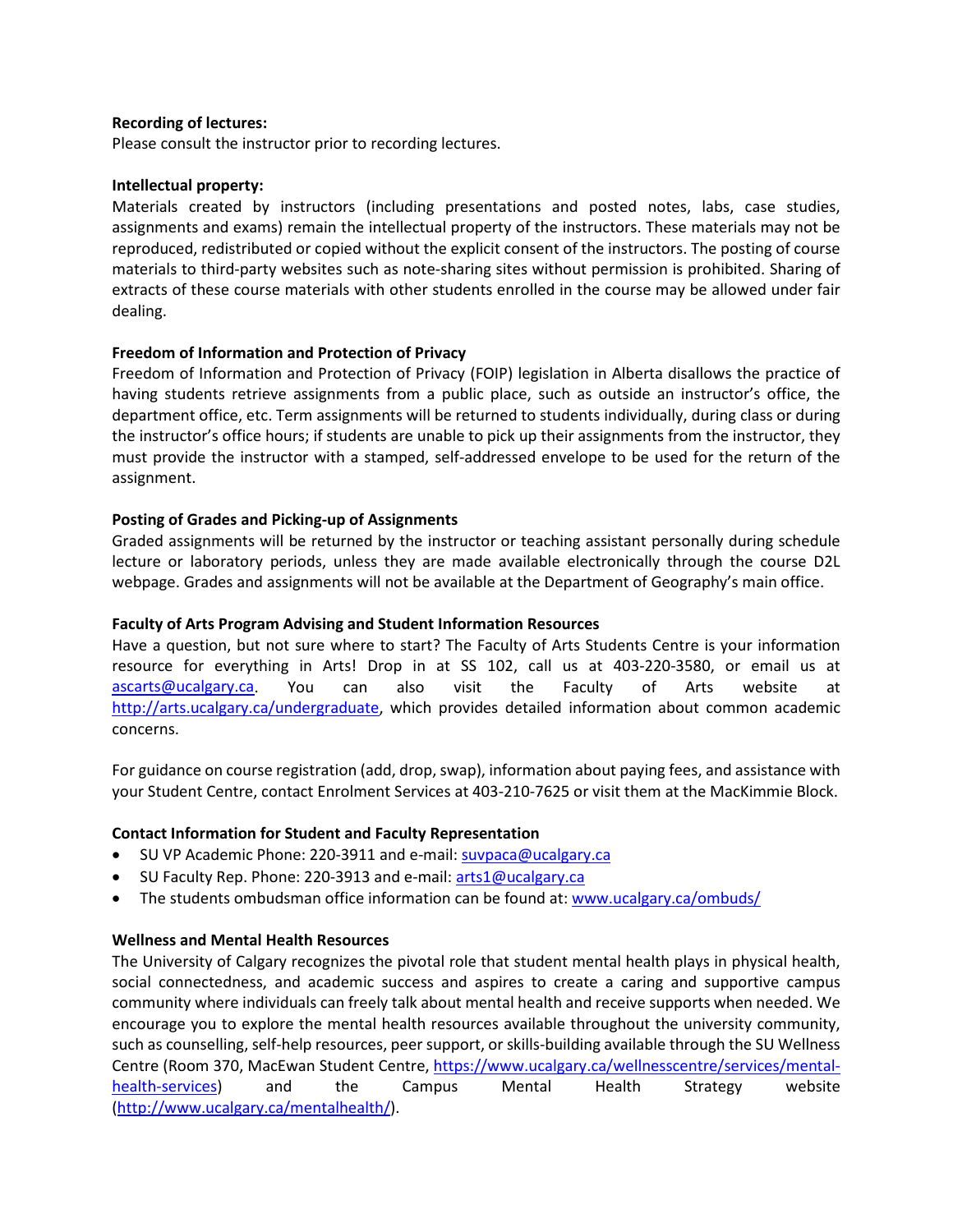## **Campus Safewalk**

Campus Security, in partnership with the Students' Union, provides the Safewalk service, 24 hours a day, to any location on Campus, including the LRT station, parking lots, bus zones, and university residences. Contact Campus Security at 220-5333 or use a help phone, and Safewalkers or a Campus Security officer will accompany you to your campus destination.

## **USRI Surveys**

At the University of Calgary, feedback provided by students through the Universal Student Ratings of Instruction (USRI) survey provides valuable information to help with evaluating instruction, enhancing learning and teaching, and selecting courses [\(www.ucalgary.ca/usri\)](http://www.ucalgary.ca/usri). Your responses make a difference, so please participate in USRI surveys.

| *Lectures and readings subject to change |                                                                           |                                                                                |                                                        |  |
|------------------------------------------|---------------------------------------------------------------------------|--------------------------------------------------------------------------------|--------------------------------------------------------|--|
| Geography<br>437<br>Cartograph<br>۷      | Tuesday<br><b>Lecture ES342</b><br>$17:00 - 18:15$                        | Wednesday<br><b>LABS ES 307</b><br>$14:00 - 16:50$                             | Thursday<br><b>Lecture ES342</b><br>$17:00 - 18:15$    |  |
| <b>Geovisualiz</b><br>ation F18          |                                                                           |                                                                                |                                                        |  |
| Week 1<br>6/9                            | <b>NO CLASS</b>                                                           | <b>NO LAB</b>                                                                  | Course Outline and Introduction                        |  |
| Week 2<br>11/9<br>13/9                   | Geovisualization and the<br>process of making a map                       | LAB 0 - Software<br>orientation                                                | Geovisualization and the process<br>of making a map II |  |
| Week 3<br>18/9<br>20/9                   | The human vision system: vision,<br>perception, cognition and<br>behavior | LAB <sub>1</sub><br><b>Basic Map Compilation /</b><br><b>Layout and Design</b> | Principles of map design and layout                    |  |
| Week 4<br>25/9<br>27/9                   | A brief history of cartography                                            | LAB <sub>1</sub><br><b>Basic Map Compilation /</b><br><b>Layout and Design</b> | A brief history of information<br>graphics             |  |
| Week 5<br>2/10<br>4/10                   | Introduction to Projections and<br><b>Coordinate Systems</b>              | Lab <sub>2</sub><br><b>Working with map</b><br>projections                     | Toponymy, typography and map<br>text                   |  |

# **PRELIMINARY SCHEDULE OF LECTURES\***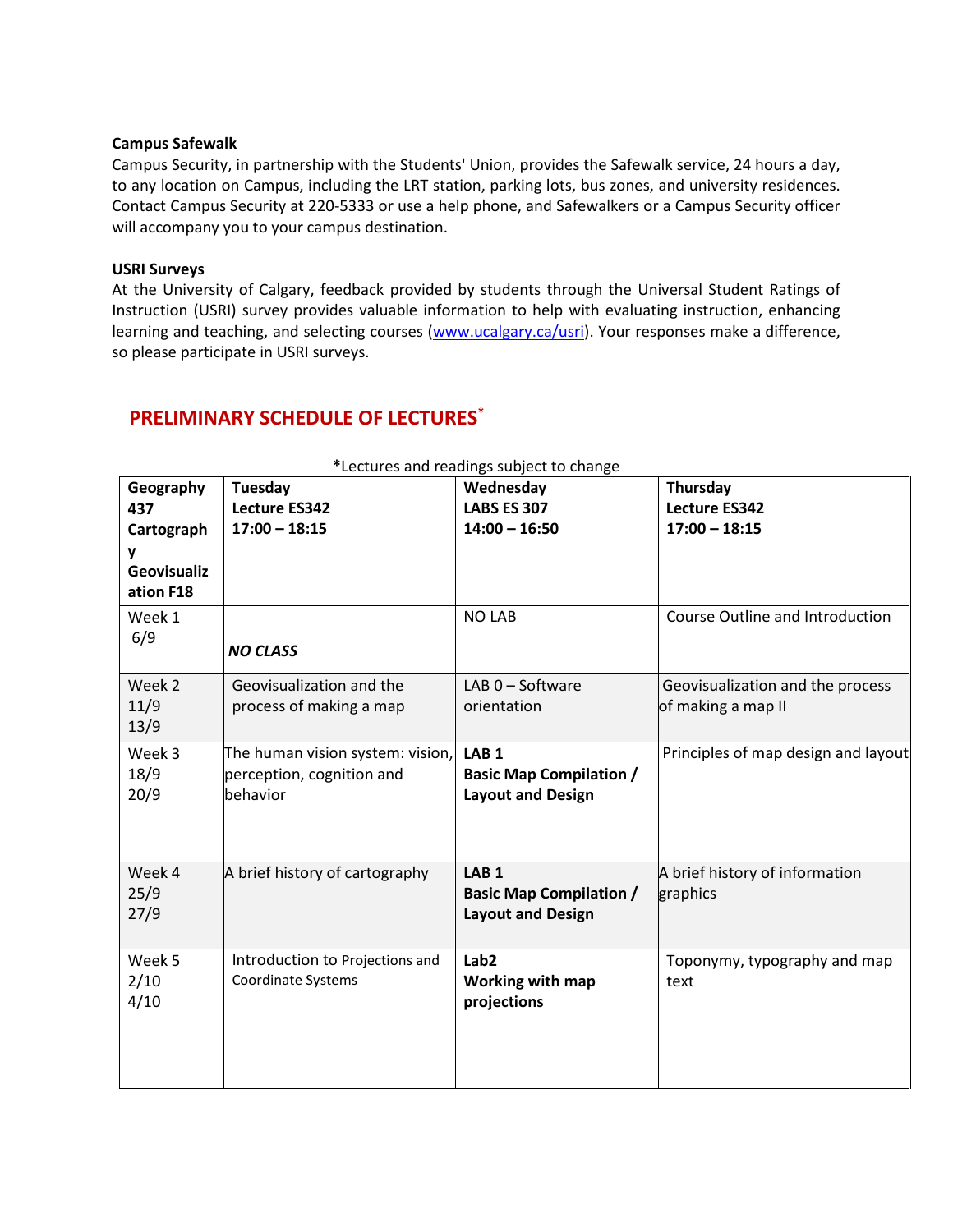| Week 6<br>9/10<br>11/10   | <b>Representing Geographic</b><br>Phenomena and Data<br>Classification and<br>symbolization                     | Lab <sub>2</sub><br><b>Working with map</b><br>projections      | Map types and Data types                         |
|---------------------------|-----------------------------------------------------------------------------------------------------------------|-----------------------------------------------------------------|--------------------------------------------------|
| Week 7<br>16/10<br>18/10  | Thematic cartography,<br>geovisualization and visual<br>analytics Choropleth and<br>proportional symbol mapping | Lab <sub>3</sub><br><b>Thematic and multivariate</b><br>mapping | Color and its use                                |
| Week 8<br>23/10<br>25/10  | Dasymetric and isarithmic<br>mapping                                                                            | Lab <sub>3</sub><br><b>Thematic and multivariate</b><br>mapping | Multivariate mapping<br>Cartograms and flow maps |
| Week 9<br>30/10<br>1/11   | Web-based cartography I                                                                                         | LAB <sub>4</sub><br>Web and online mapping                      | Web-based cartography II                         |
| Week 10<br>6/11<br>8/11   | Representing non-<br>traditional data                                                                           | LAB <sub>4</sub><br>Web and online mapping                      | Research in cartography and<br>visualization     |
| Week 11<br>13/11<br>15/11 | Term Break, no classes                                                                                          |                                                                 | Term Break, no classes                           |
| Week 12<br>20/11<br>22/11 | Case study - Tactile and<br>haptic maps                                                                         | LAB <sub>4</sub><br>Web and online mapping                      | Case study - Auditory cartography                |
| Week 13<br>27/11<br>29/11 | Project presentations                                                                                           | <b>Project Lab Time</b>                                         | Project presentations                            |
| Week 14<br>4/12<br>6/12   | Project presentations                                                                                           | <b>Project Lab Time</b>                                         | Project presentations                            |

## **Useful Cartography Book Resources:**

Additional lab and lecture related material will be posted throughout the semester.

(\*) Indicates available in Geography Collections room ES 457,

(#) indicates available at the Taylor Family Digital Library.